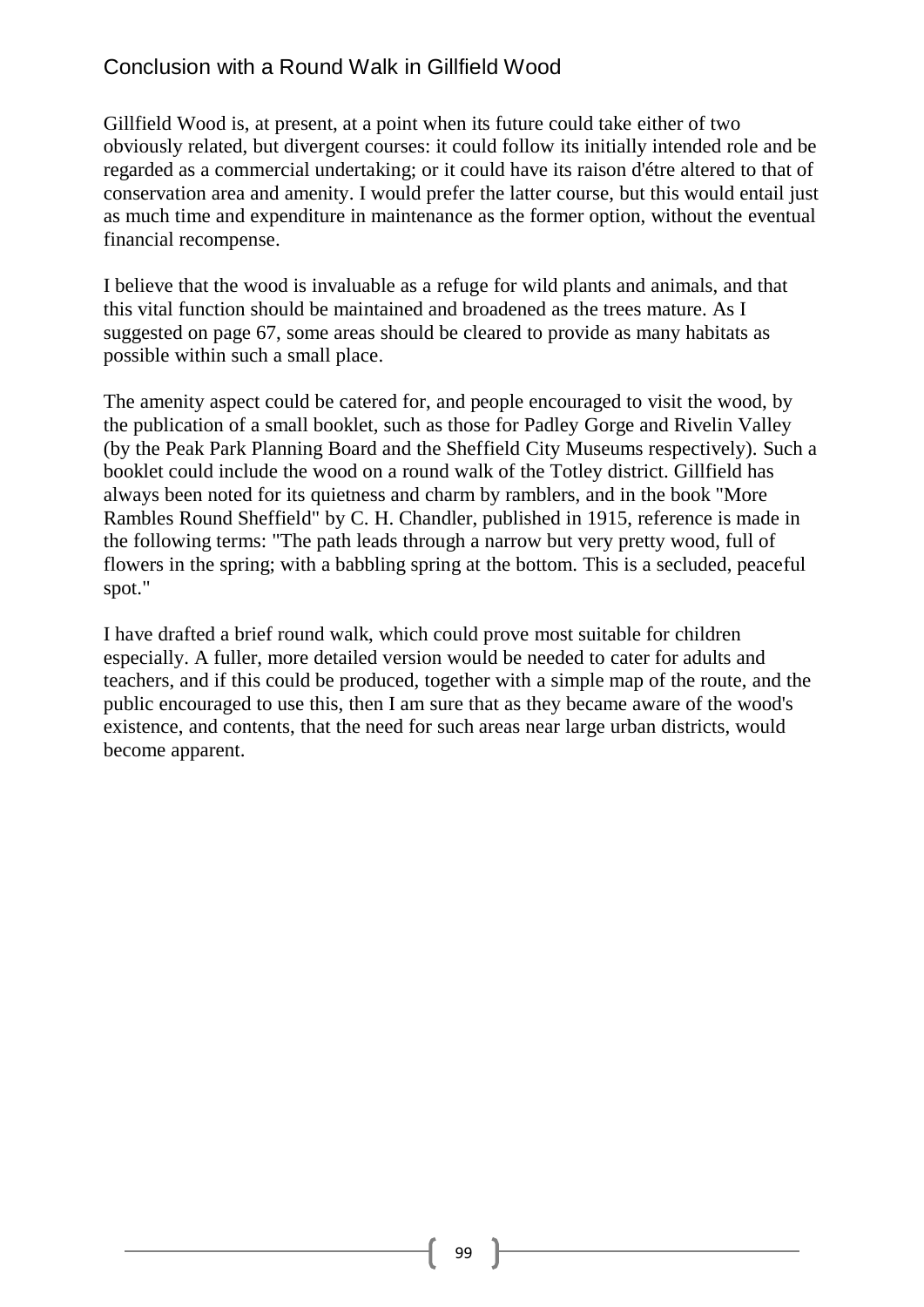## **ROUND WALK: TOTLEY - GILLFIELD WOOD – TOTLEY (1975)**

**BACKGROUND**. Totley is an ancient parish at the south-western extremity of the city of Sheffield. The village is mentioned in the Domesday Survey of 1087, and in all probability dates back much further than that date. Today it stands as a quiet suburb of Sheffield at the gateway to the Peak District. Until quite recent times, the village was part of Derbyshire, but along with neighbouring districts became part of the city of Sheffield in 1934. The South Yorkshire-Derbyshire boundary now follows the course of Totley Brook and is marked by a sign on Baslow Road near Totley Firebrick Works.

The walk begins at The Olde Crosse Scythes public house on Baslow Road, which is the terminus<sup>1</sup> of the 24 bus<sup>2</sup> from the city. There are toilet facilities available here.

Cross the road and walk down Totley Hall Lane<sup>3</sup>, which runs alongside the Post Office. *Totley Parish Church* lies off the road to the left. This was built in 1924. Prior to that date, the villagers had to travel to Dore Church. On the same side of the road is the old village school, which bears the date 1827, and was provided by D'Ewes Coke, the then owner of Totley Hall. Several old buildings can be seen down this lane, and it is well to remember that these are some of the few remaining buildings of the old village of Totley.

The lane now enters a section dominated by Totley-Thornbridge College of Education, and amongst them is the building which is indeed *Totley Hall*. <sup>4</sup> This was built by George Newbold

**.** 

<sup>4</sup> Comments needed…

in 1623 (this can be confirmed by the datestone over the front door). This building has been the residence of the squire for many years, the last being the late W. A. Milner. The hall and estate were purchased by Sheffield Corporation in 1944; the hall became the centre of a Teacher Training College specialising in Domestic Science. This college amalgamated with Thornbridge College in 1971 and is due to become part of the new further education system proposed for 1976.

Follow Totley Hall Lane to the end of the metalled road surface; climb over the stile<sup>5</sup> and take the left-hand path. This path crosses two fields and enters Gillfield Wood via another wooden stile<sup>6</sup>. Take the main path which bears to the right (the left-hand path leads to Holmesfield over the white bridge which crosses Totley Brook).

**.** 

 $1$  The terminus is now at the western end of Gillfield Wood which is part of the walk later on. A bus stop still exists outside the Cross Scythes on both sides of the road.

<sup>&</sup>lt;sup>2</sup> Today's buses are No. 97 and No. 218 (Baslow)

 $3$  Heading south.

<sup>&</sup>lt;sup>5</sup> Old stile still present left of gate to fields. Its right hand side has a kissing gate with Radar key access if needed, built in 2019.

 $6$  Two more kissing gates facilitate access to the wood along this path; one by the pond next to the veteran Oak, the other on entering the wood.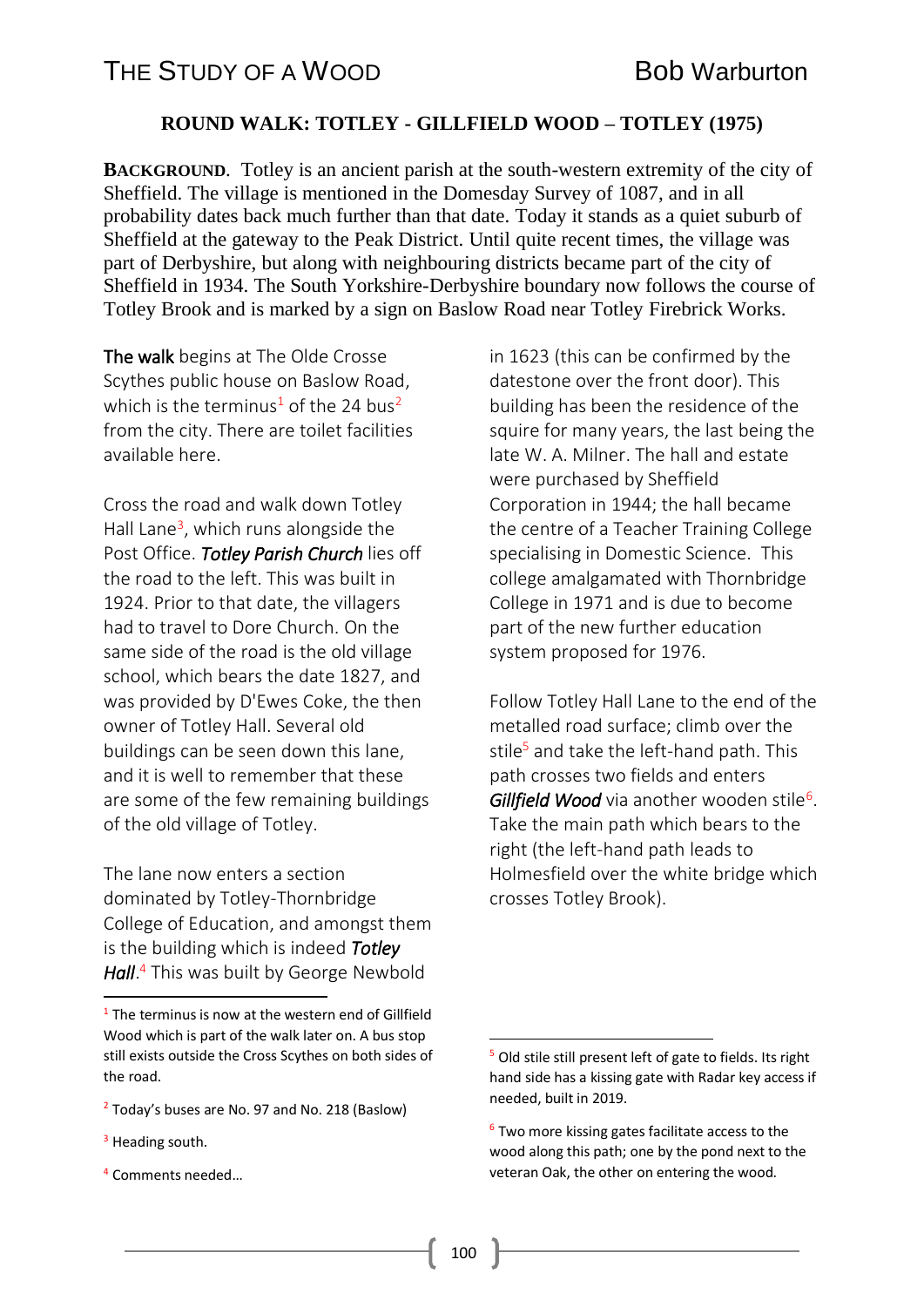Immediately in the wood on the right is a fenced-off area<sup>7</sup> which used to be kept for the rearing of pheasants for the squire's sport in past years. The path crosses a small stream and then bends to the right, past a group of Silver Birch trees. Opposite this point is a small path which leads to a rectangular pond<sup>8</sup> - this was a swimming pool excavated for the pleasure of the squire and his family. This has silted up and supports a flourishing population of Floating Sweet Grass (*Glyceria fluitans*). The pond is filled by Totley Brook, which, although shallow, supports a healthy population of Brown Trout, and a few Bullheads. Walking back to re-join the main path the stream is passed again and on the bank is a clump of Marsh Marigold (*Caltha palustris*) which can be seen in flower in spring. Along the stream are a few Hornbeam trees - this is the hardiest of our native trees and was used for cogs and gears before the introduction of modern, more easily worked materials.

Once again, on the main path, walk on past the Larch plantation on the left (the delicate female flowers can be seen only in early spring). These trees have been planted within the past ten years. In May and early June, many small holes can be seen in the main path - these are the holes of solitary bees (*Andrena sp*.) which excavate a deep hole and store food for their larvae.

**.** 

The path is soon crossed by another footpath<sup>9</sup> leading to Fanshawe Gate (the home of the Fanshawe family for many generations). There are a few large Beech trees on the very steep bank of the stream near this point. These are remnants of the wood before it was largely felled in 1943. Near the Larch plantations are some bushes of Broom which are ablaze with yellow flowers in summer. The footpath from Totley to Storth House is soon passed<sup>10</sup> and in the nearby field (to the north) is a small disused quarry<sup>11</sup> which supplied most of the stone for the walls and buildings owned by the squire. In the Larch plantation to the left of the path is the remains of a small stone-built building<sup>12</sup> which was used by the squire and his shooting companions. Little remains of this now, but the walls are partly intact and the large roof slabs and lintels can be seen clearly amongst the general debris.

The path undulates from this point and in one of the water-logged depressions are one or two specimens of Lesser Spearwort (*Ranunculus flammula*), a small buttercup. The open area just beyond this point has been planted with Sycamore and Red Oak saplings, both of which are species which have been introduced to this country (Sycamore in

**.** 

 $<sup>7</sup>$  The area is no longer fenced off. FoGW have</sup> developed a glade in Pheasant Wood accessible to the right further along the path.

<sup>&</sup>lt;sup>8</sup> Look for a raised embankment now overgrown with various trees to your left. If you walk along the straightened section of path you have missed it.

<sup>&</sup>lt;sup>9</sup> The first of three north-south paths to do so.

<sup>&</sup>lt;sup>10</sup> Second north-south path.

 $11$  This, along with a few other places, gave local people access to Greenmoor Sandstone. See Chapter 4 (Geology) of Bob Warburton's diploma. FoGW also studied the stream in detail.

<sup>&</sup>lt;sup>12</sup> Not so safe today December 2020